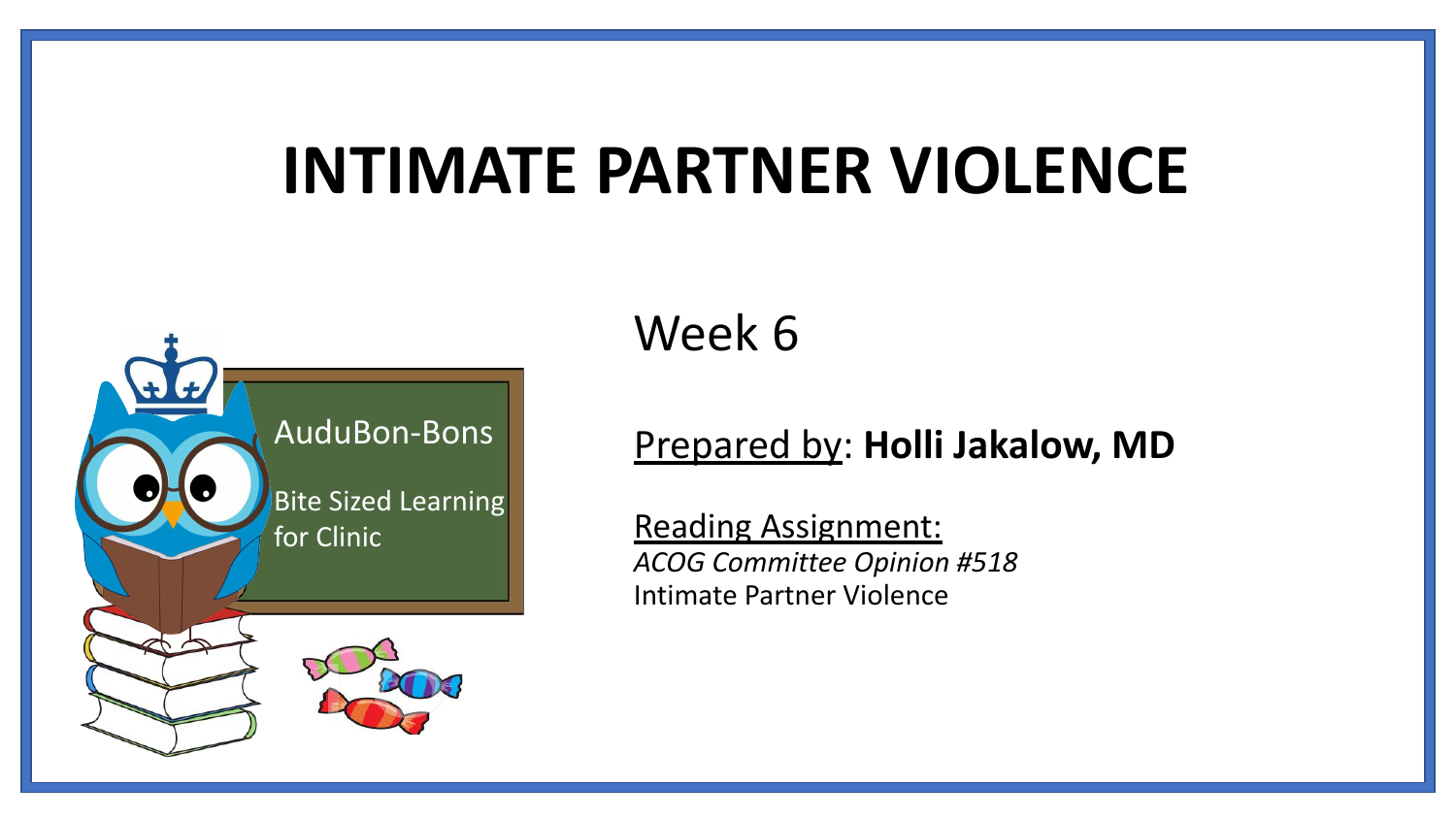# LEARNING OBJECTIVES

- To be able to define intimate partner violence
- To screen for intimate partner violence using trauma-informed care
- To provide resources for survivors of intimate partner violence

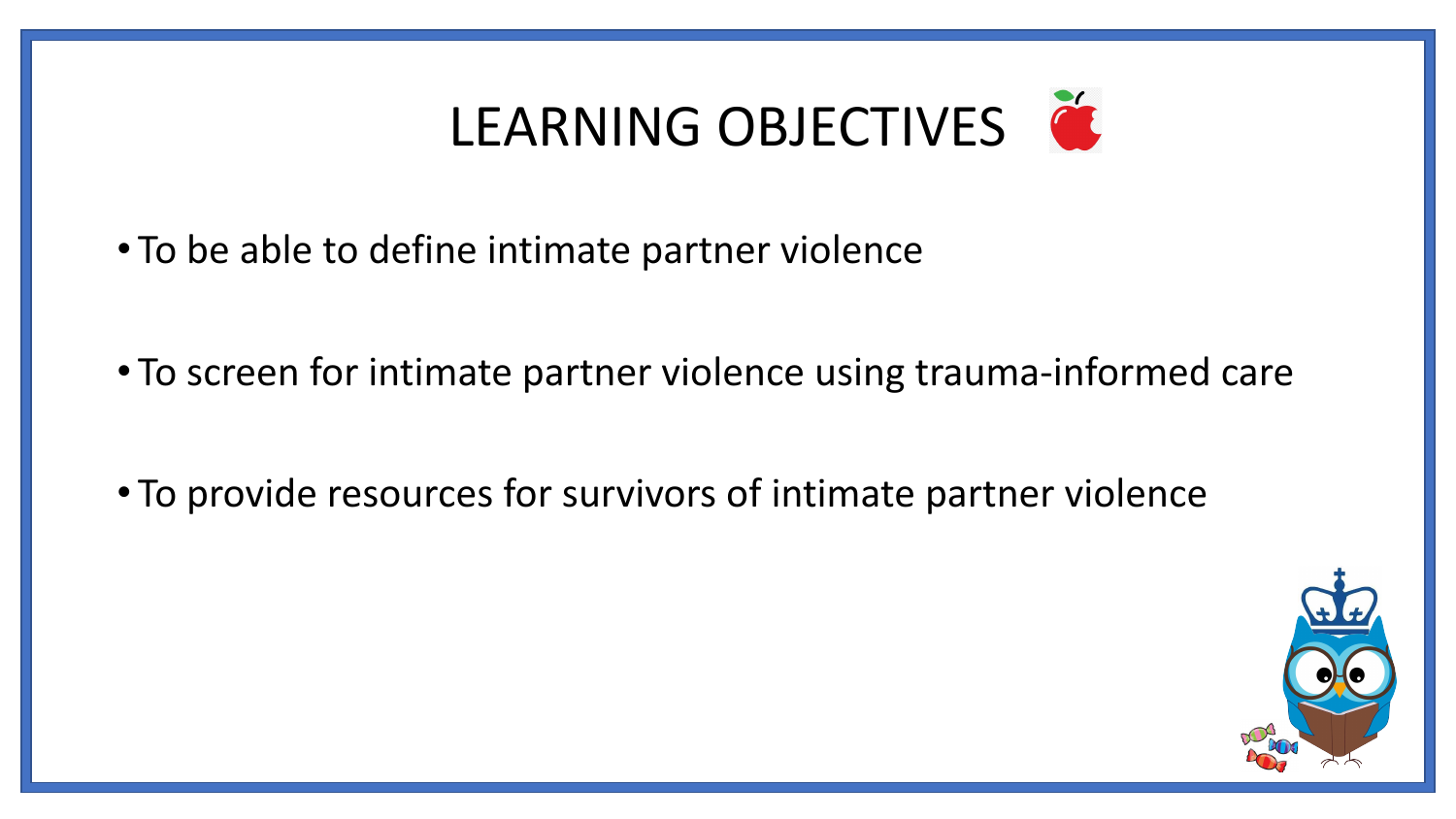### CASE VIGNETTE

• Ms. Maple, a 31 y.o. G0 woman presents to clinic with pelvic pain. This is her fourth visit in the past year.

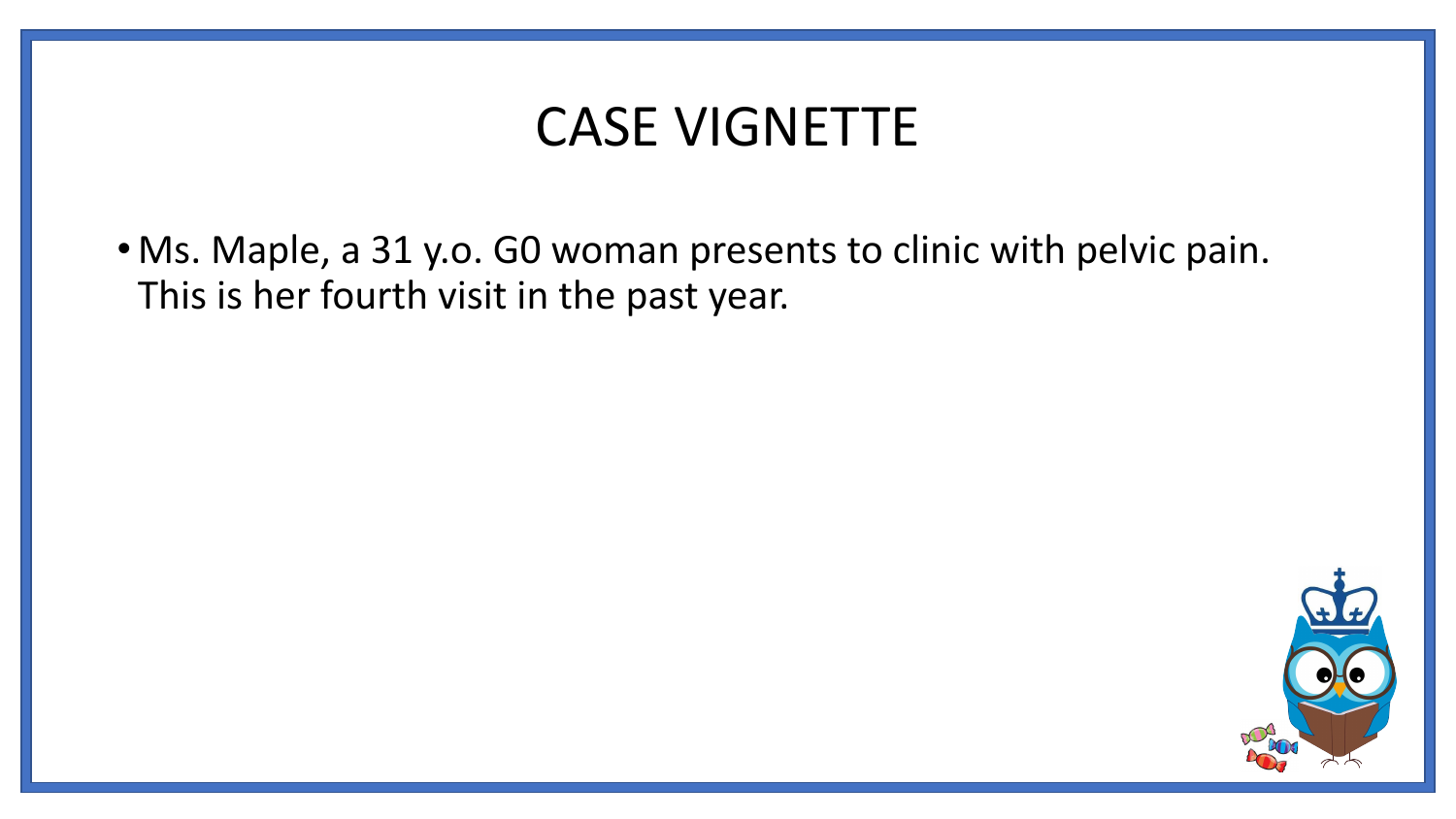# FOCUSED HISTORY

#### **What elements of the patient's history are most relevant?**

- **• PMH: Denies**
- **• PSH:** Appendectomy at age 15
- **• POBH:** G0
- **• PGYNH:** Regular menses. Denies history of STIs or abnormal paps. Up to date on pap. Sexually active with mutually monogamous male partner. Denies history of fibroids or cysts.
- **• MEDS:** None
- **• All:** NKDA
- **• FH:** Mother with depression
- **• SH:** Denies tob, drug, etoh use. Unemployed. Accepts blood products.
	- **• When asked about her relationship with her partner, she appears tearful and stops making eye contact. When you ask her if he ever hurts her, she says "He doesn't mean to." When you ask follow-up questions, she begins to backtrack on her initial statement.**

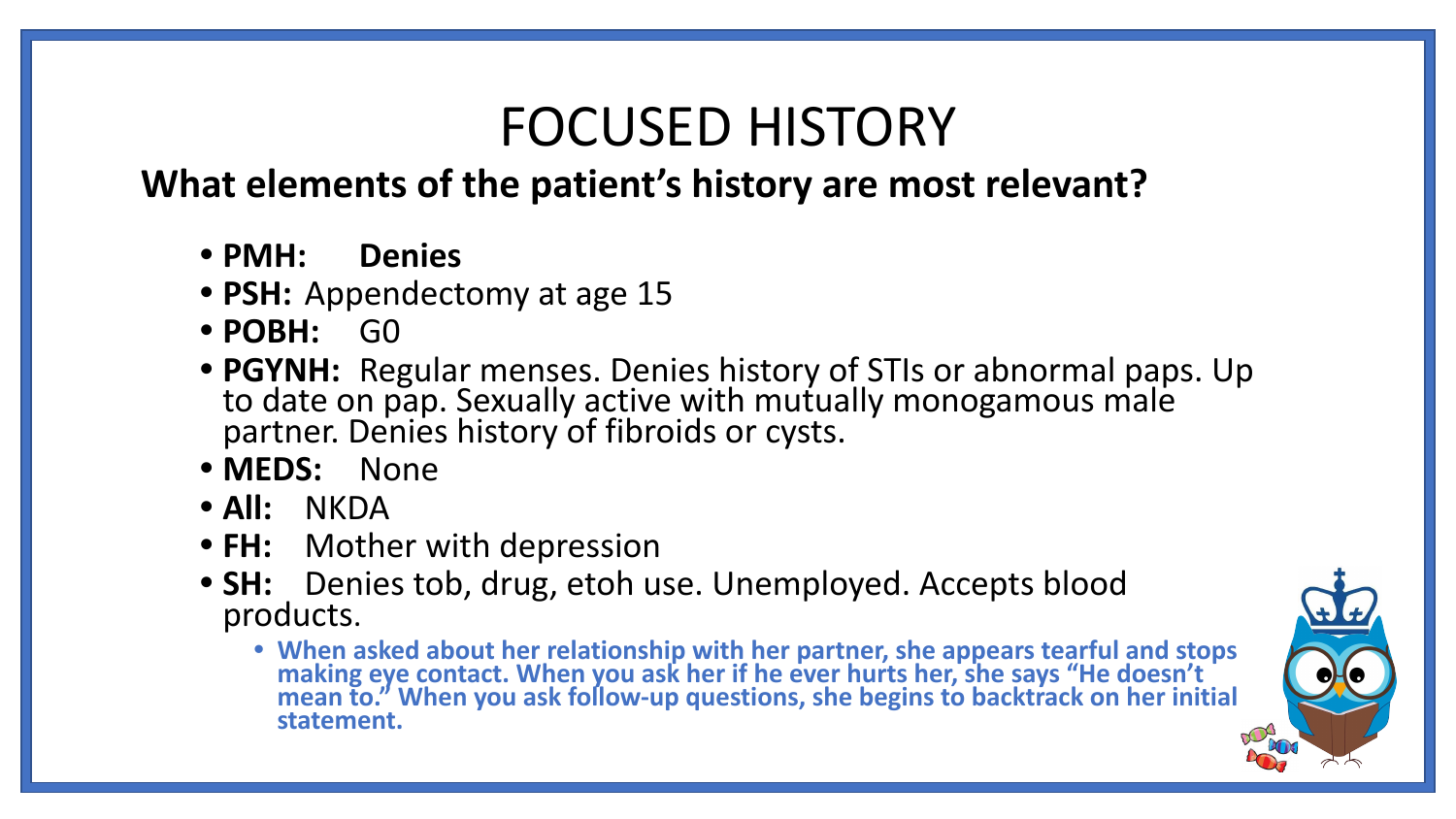### PERTINENT PHYSICAL EXAM FINDINGS

**What elements of the patient's physical exam are most relevant?**

- **•General:** Well appearing woman, VSS
- **• CV:** RRR
- **• Resp:** CTAB
- Abd: Soft, ND, NT, no rebound or guarding
- **• Vulva:** Normal external female genitalia. No lesions.
- **• Vagina:** Pink, healthy mucosa.
- **• Cervix:** Closed os. No lesions. No bleeding. No CMT.
- **•Uterus:** NT. Anteverted. No masses palpable.
- **•Adnexae:** NT. No masses palpable.

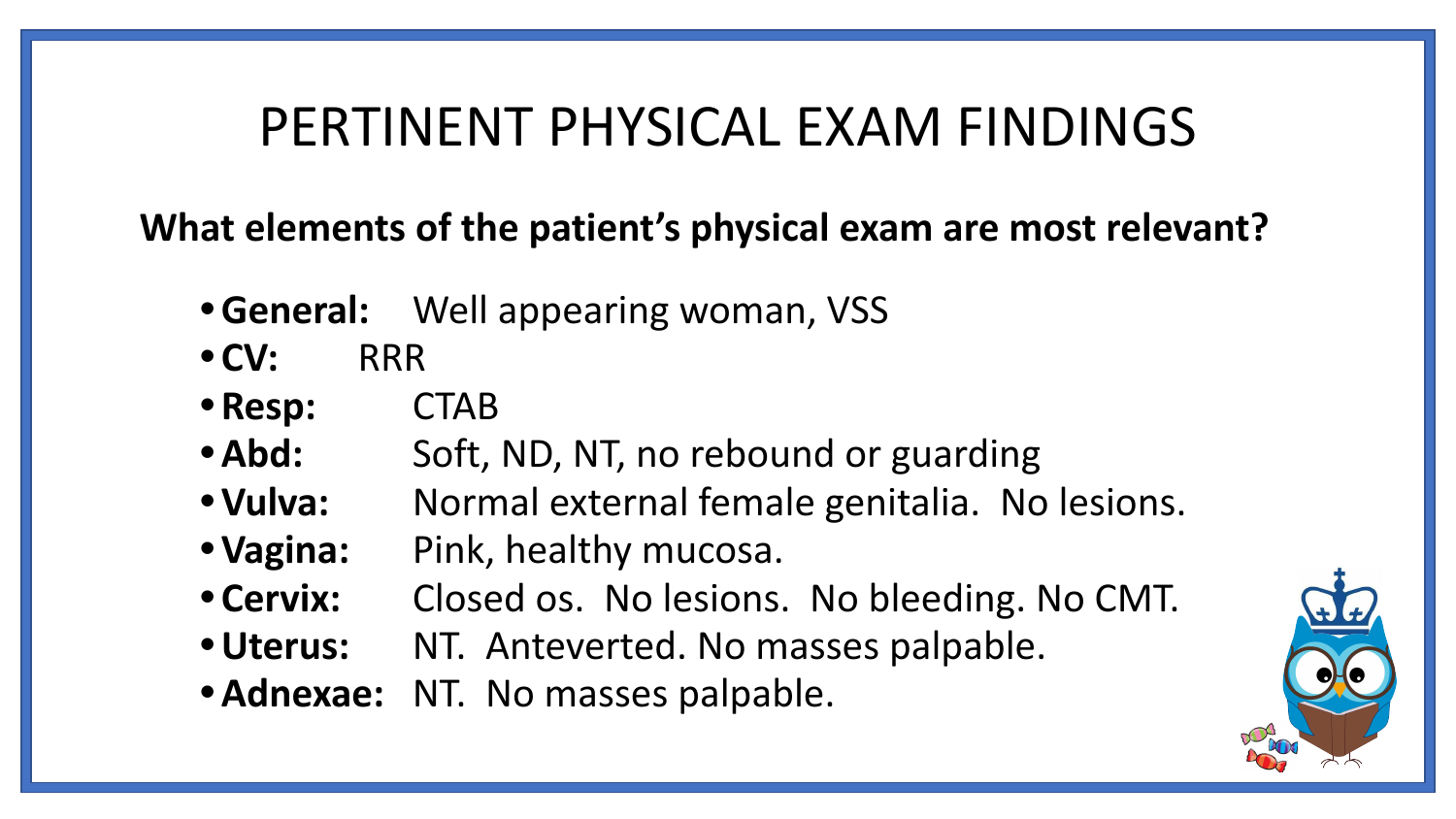# INTIMATE PARTNER VIOLENCE

#### **What is intimate partner violence (IPV)?**

• Pattern of assaultive behavior and coercive behavior that may include physical injury, psychological abuse, sexual assault, progressive isolation, stalking, deprivation, intimidation, and reproductive coercion by a person who is, was, or wishes to be involved in an intimate or dating relationship with an adult or adolescent and is aimed at **establishing control** of one partner over the other.

#### **What is the prevalence of IPV?**

- More than 1 in 3 women in the US have experienced rape, physical violence, or stalking by an intimate partner in their lifetime.
- In the women experience U.S 4.8 million incidents of physical or sexual assault annually.
- These numbers are an **underrepresentation** of the actual incidence. Many cases are not reported.
- About 20% of women in family planning clinics who had a history of abuse also experience **pregnancy coercion** and 15% reported **birth control sabotage**.

*FYI: Threats preventing or attempting to prevent access to abortion care violates the FACE Act (Freedom of Access to Clinic Entrances & Places of Religious Worship)* 

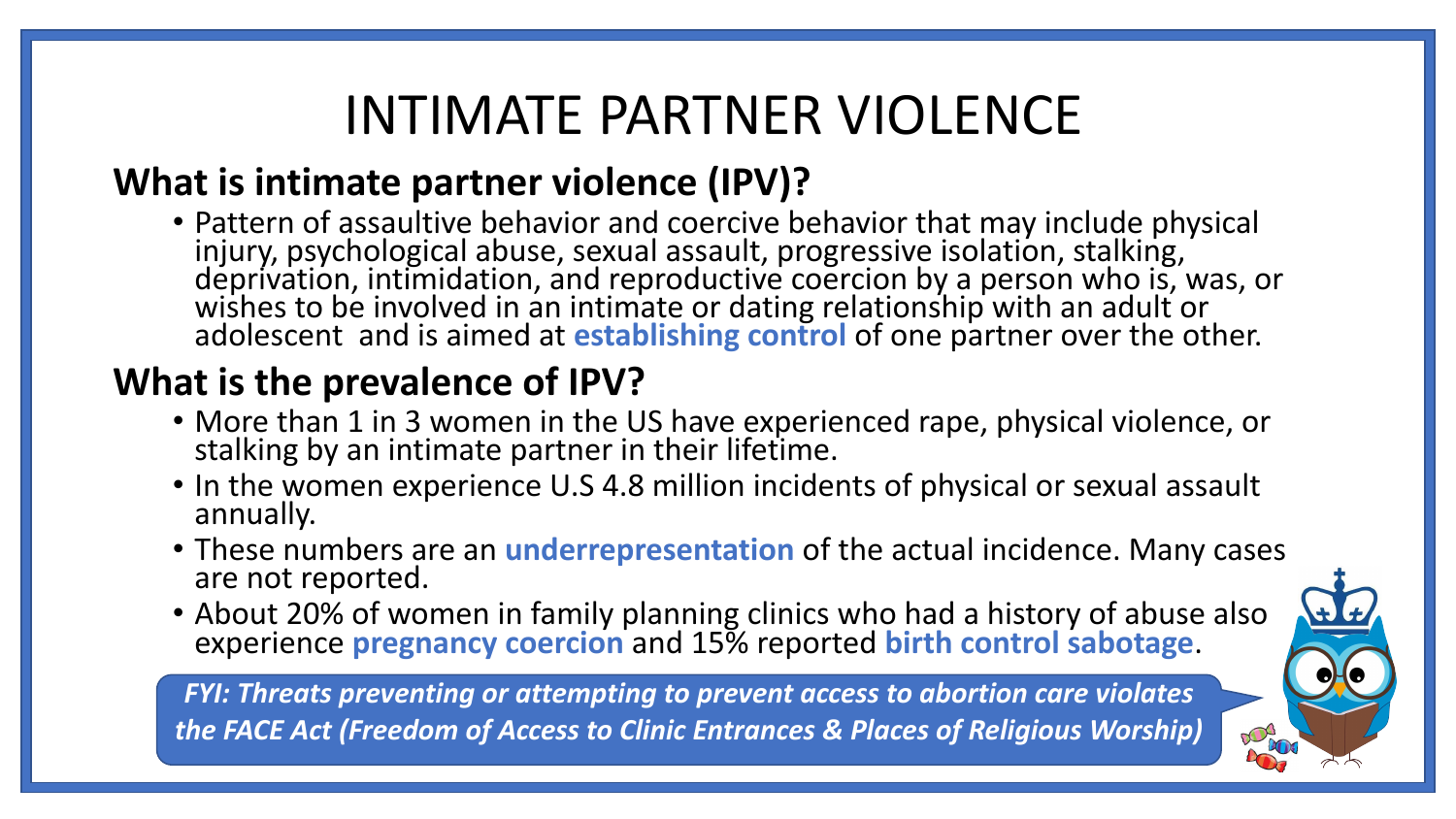# INTIMATE PARTNER VIOLENCE IN PREGNANCY

#### **What are some of the medical consequences of IPV in pregnancy?**

- Poor pregnancy weight gain, infection, anemia, tobacco use, IUFD, pelvic fracture, placental abruption, fetal injury, preterm delivery, low birth weight
- **•Homicide has been reported as a leading cause of maternal mortality, with the majority perpetrated by a current or former intimate partner.**

**When are survivors of IPV most likely to be killed by their abuser?** 

- When they are trying to leave the relationship
- •During **pregnancy and the postpartum period**

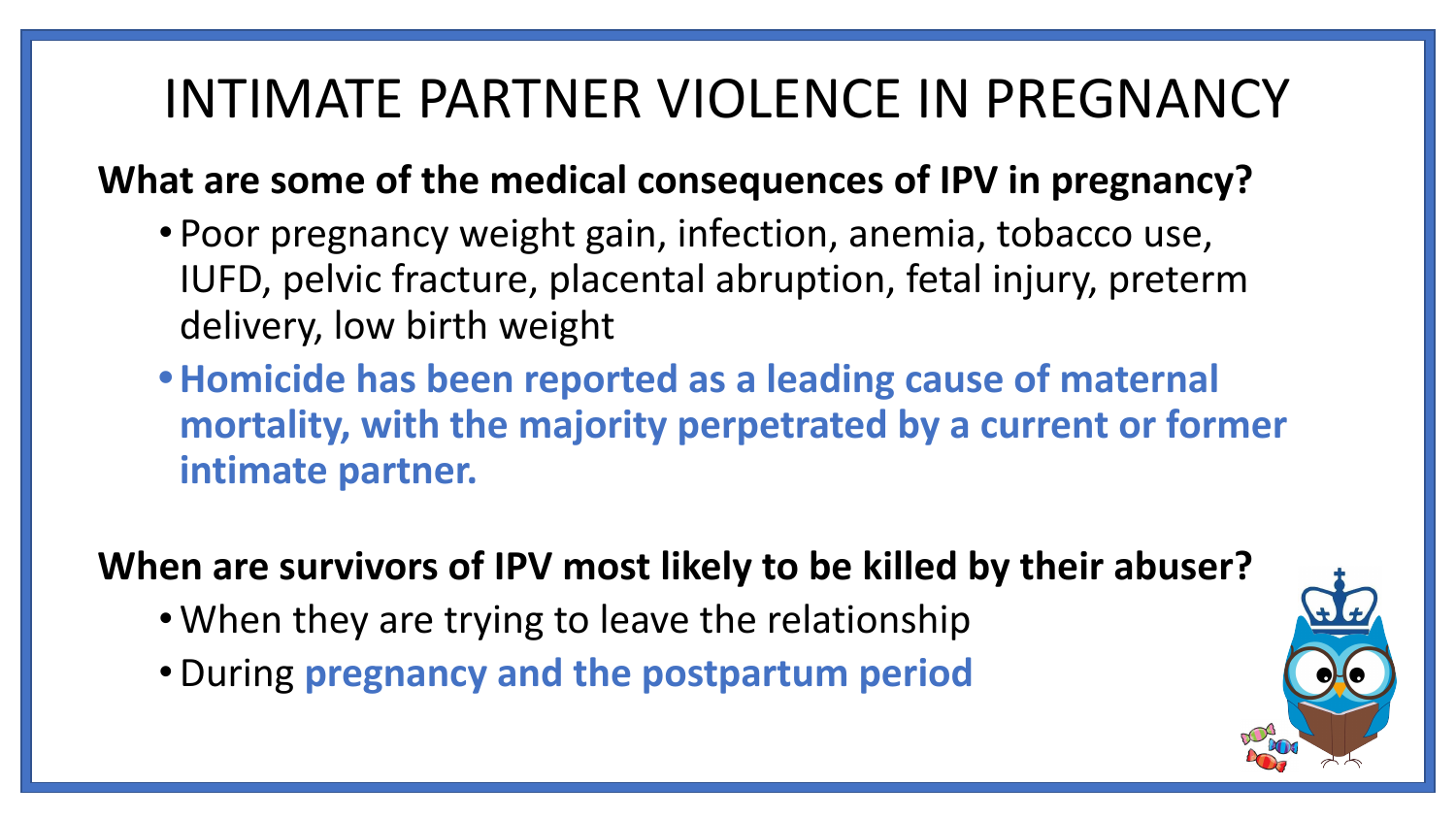# SCREENING FOR INTIMATE PARTNER VIOLENCE

#### **What are some common chief complaints of survivors of IPV in clinic visits?**

- Some survivors present for acute injuries, but most present with **non-acute chief complaints**  such as chronic headaches, sleep and appetite disturbances, palpitations, chronic pelvic pain, irritable bowel syndrome, sexual dysfunction, urinary frequency/urgency, abdominal symptoms, and recurrent vaginal infections
- Survivors can also present with PTSD, anxiety disorders, depression, substance use, and suicidal ideation

#### **What are some red flags for IPV?**

• Signs of depression, substance use, mental health problems, requests for repeat pregnancy test when patient does not wish to be pregnant, new or recurring STIs, asking to be retested for STI, expressing fear when negotiating condom use, expressing desire to hide contraceptive use (e.g. cutting IUD strings so partner will not know she has an IUD)

#### **Who should your screen for IPV?**

- **• All patients and continue to screen at periodic intervals**
- During pregnancy, patients should be screened at initial visit and at least once each trimester, and at postpartum visit

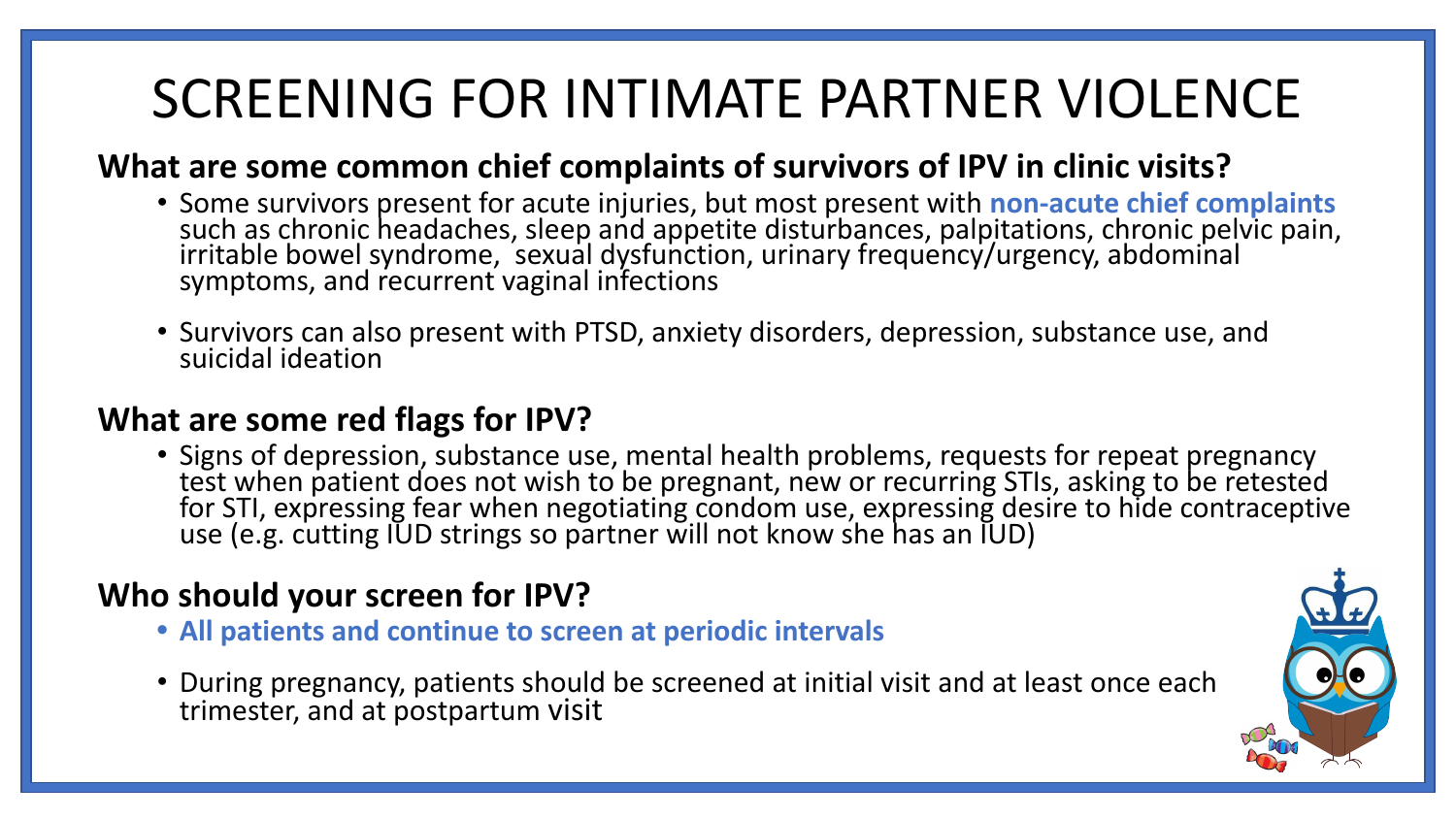## SCREENING FOR INTIMATE PARTNER VIOLENCE

**Is there a different between self-administered screening or clinician interviewing?** 

- •No
- But screening must be conducted privately

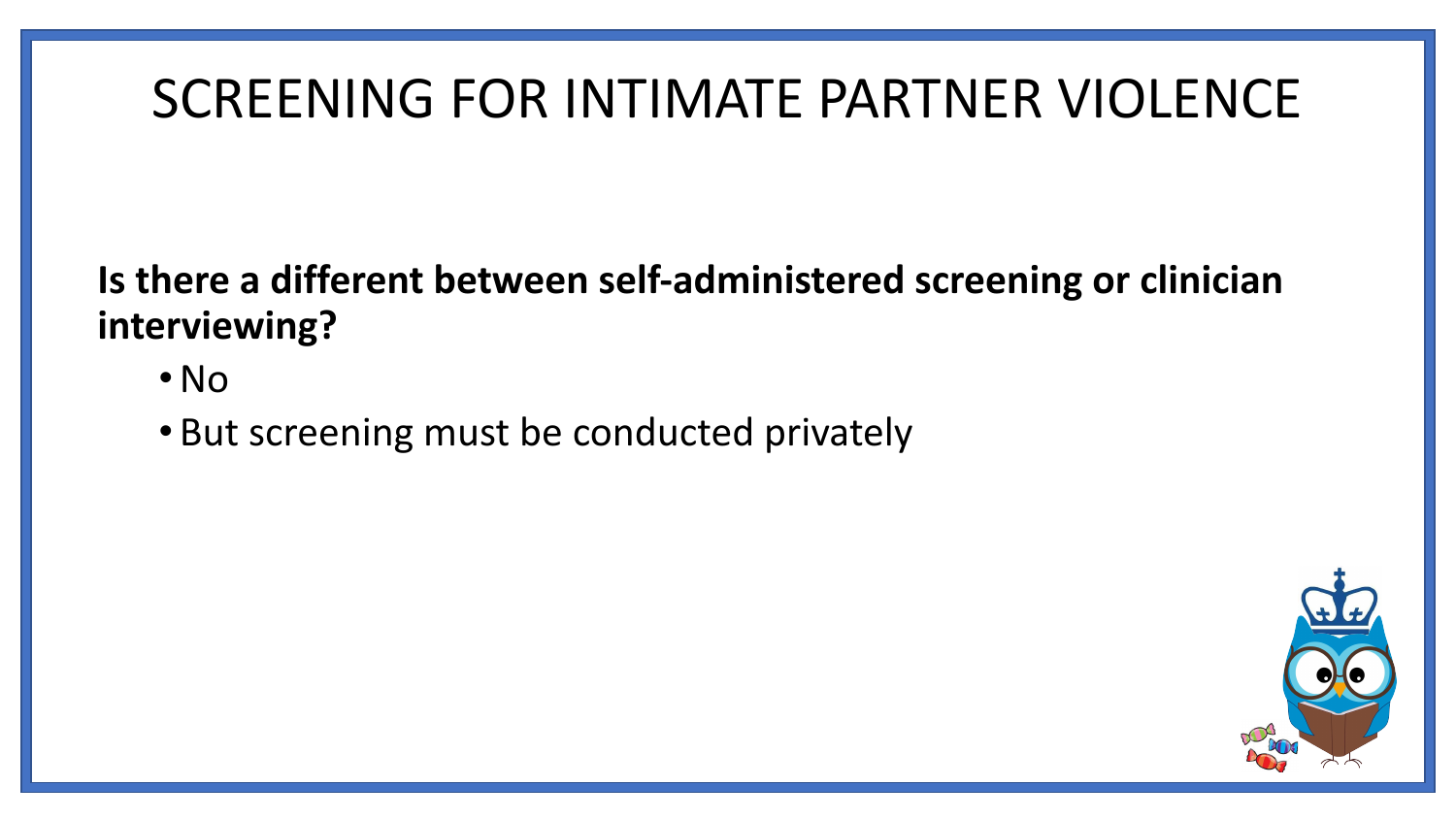# SCREENING FOR INTIMATE PARTNER VIOLENCE

#### **What are some good techniques for screening for IPV?**

- Location: Private and safe setting with patient alone
- Language: Professional language without using stigmatizing terms
- Relationships: Long-term therapeutic relationships will allow patient to feel safer revealing abuse
- Resources: Resources should be located in private places where patient is alone such as the bathrooms. Patient can place phone numbers or websites in her phone under alternate names.
- Trauma-Informed Care: Entering each patient encounter with the assumption that patients have experienced trauma in their history. Create an encounter that feels safe and empowers the patient.
- Confidentiality: Ensure patient understands that their visit is confidential unless the disclose child abuse for which you are a mandated reporter.
	- Our social workers are well versed with what is a mandated report and are excellent resour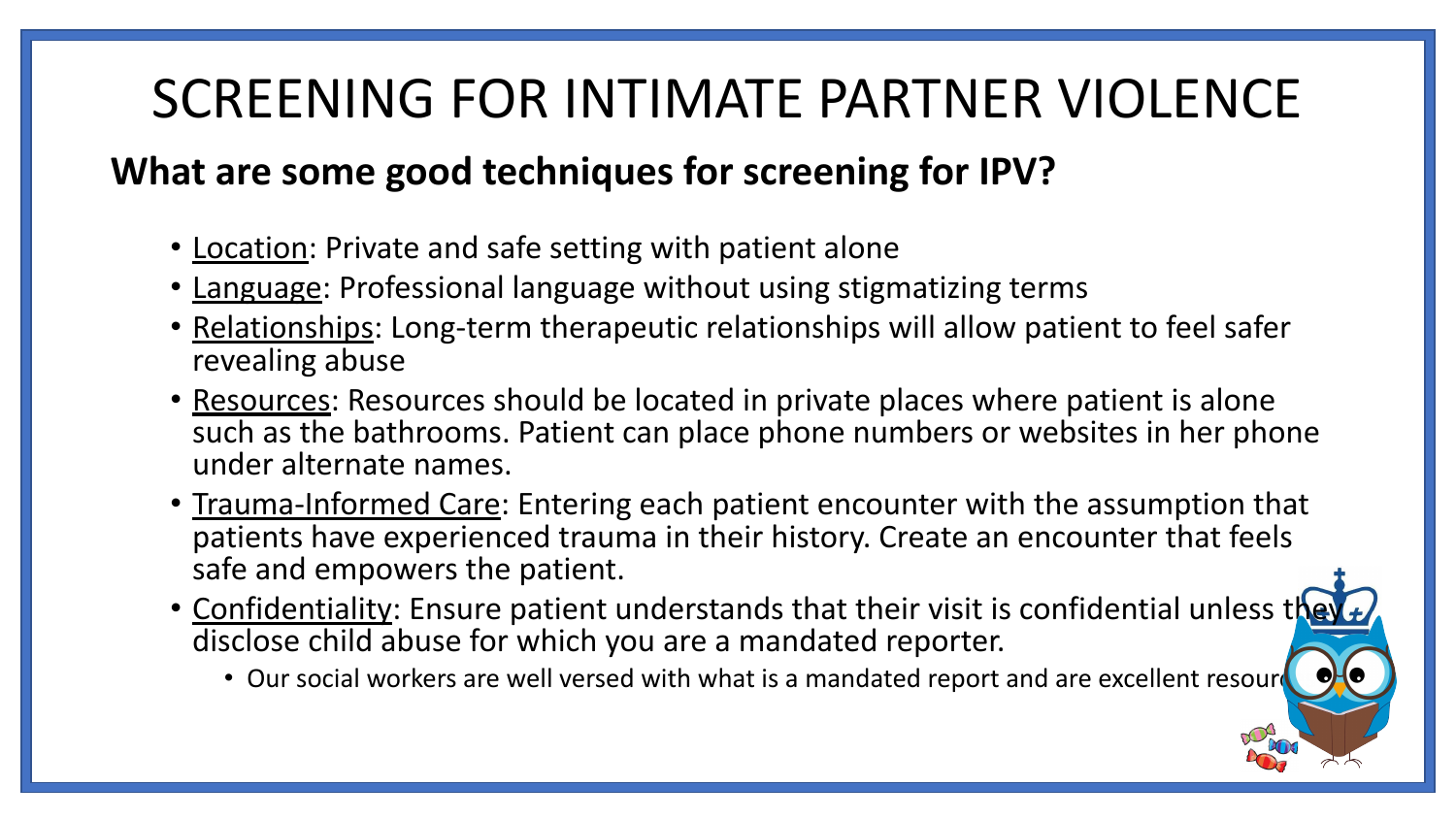# INTIMATE PARTNER VIOLENCE RESOURCES

#### **What is the next step after a patient discloses IPV?**

- Acknowledge the trauma
- Assess the immediate safety of the patient and children if present
- Assist in developing a safety plan SW can help with this
- Identify risk factors for intimate partner homicide
- Do NOT force patient to accept assistance or secretly place information in her possession
	- Your role is to be available when she is ready in a non-judgmental space. Trying to force her to follow your plan will only remove you as a potential resource for her in the future, and can put her at greater risk from her abuser.

#### **What are risk factors for intimate partner homicide?**

• Having experienced previous acts of violence, estrangement from partner, threats to life, threats with a weapon, previous nonfatal strangulation, and partner access to a gun

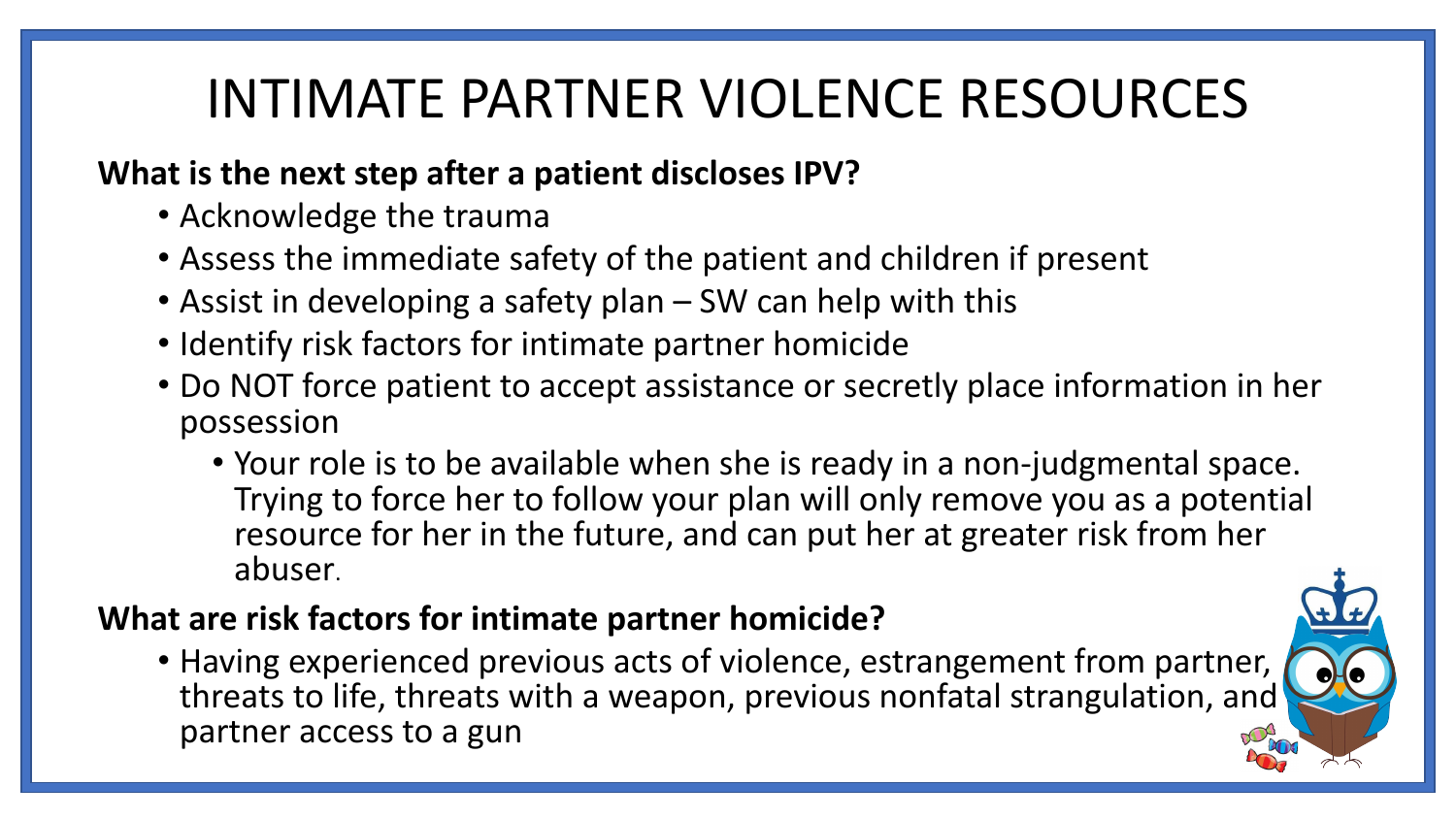# INTIMATE PARTNER VIOLENCE RESOURCES

#### **What are some resources for your patient?**

- Your amazing Social Worker colleagues!
- Domestic and Other Violence Emergencies (DOVE) at Columbia
	- 212-305-9060
- National Domestic Violence Hotline
	- 1-800-799-SAFE (7233)
- Rape Abuse & Incest National Network Hotline
	- 1-800-656-HOPE (4673)
- Futures Without Violence
	- [www.futureswithoutviolence.org](http://www.futureswithoutviolence.org/)

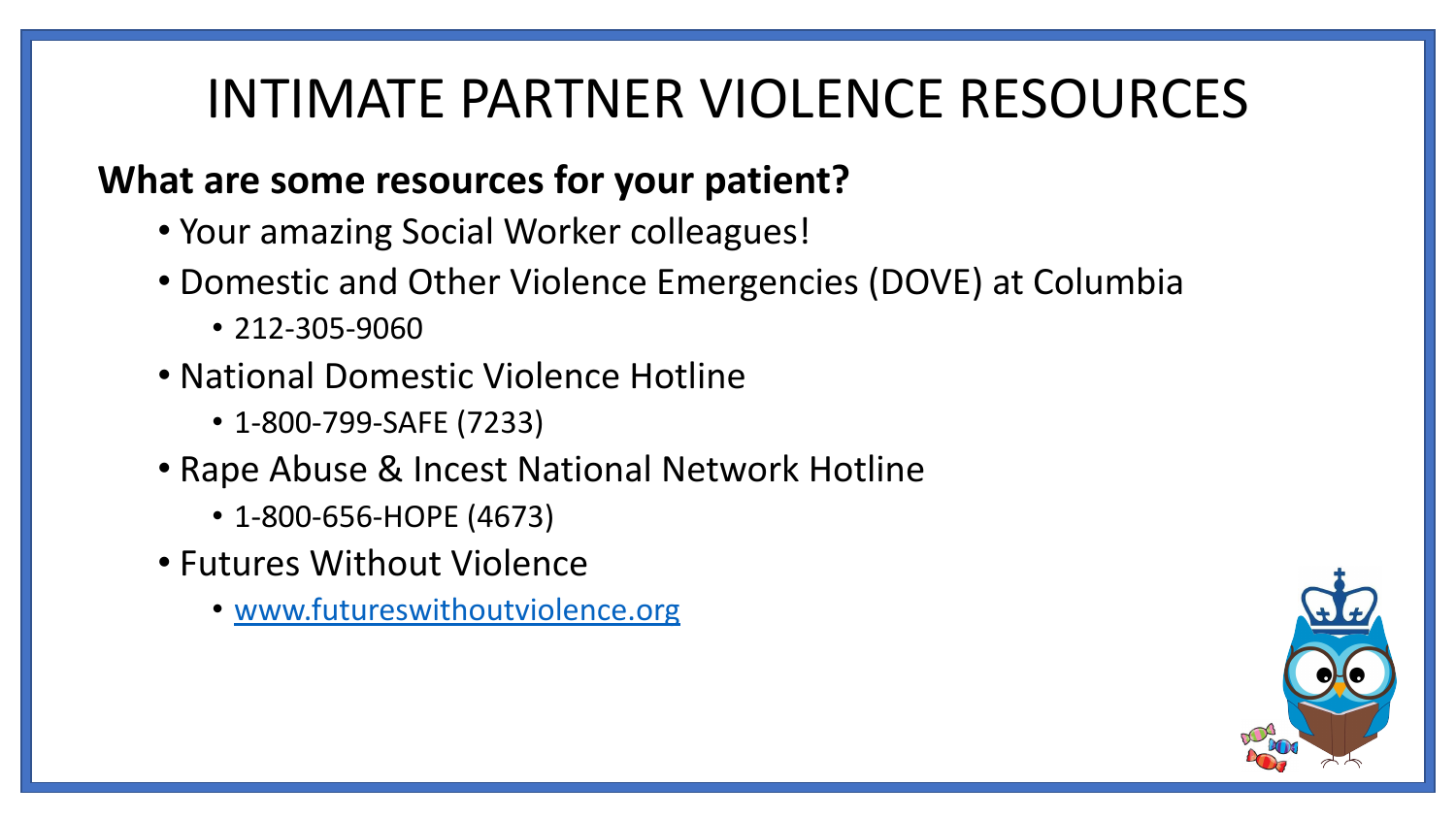# INTIMATE PARTNER VIOLENCE DOCUMENTATION

**Why is documenting your encounter important?** 

- •Documenting the clinical interaction provides important evidence in any future legal proceedings
- •Accurately document the patient's physical condition, including any pertinent photographs or body maps, use quotations if indicated

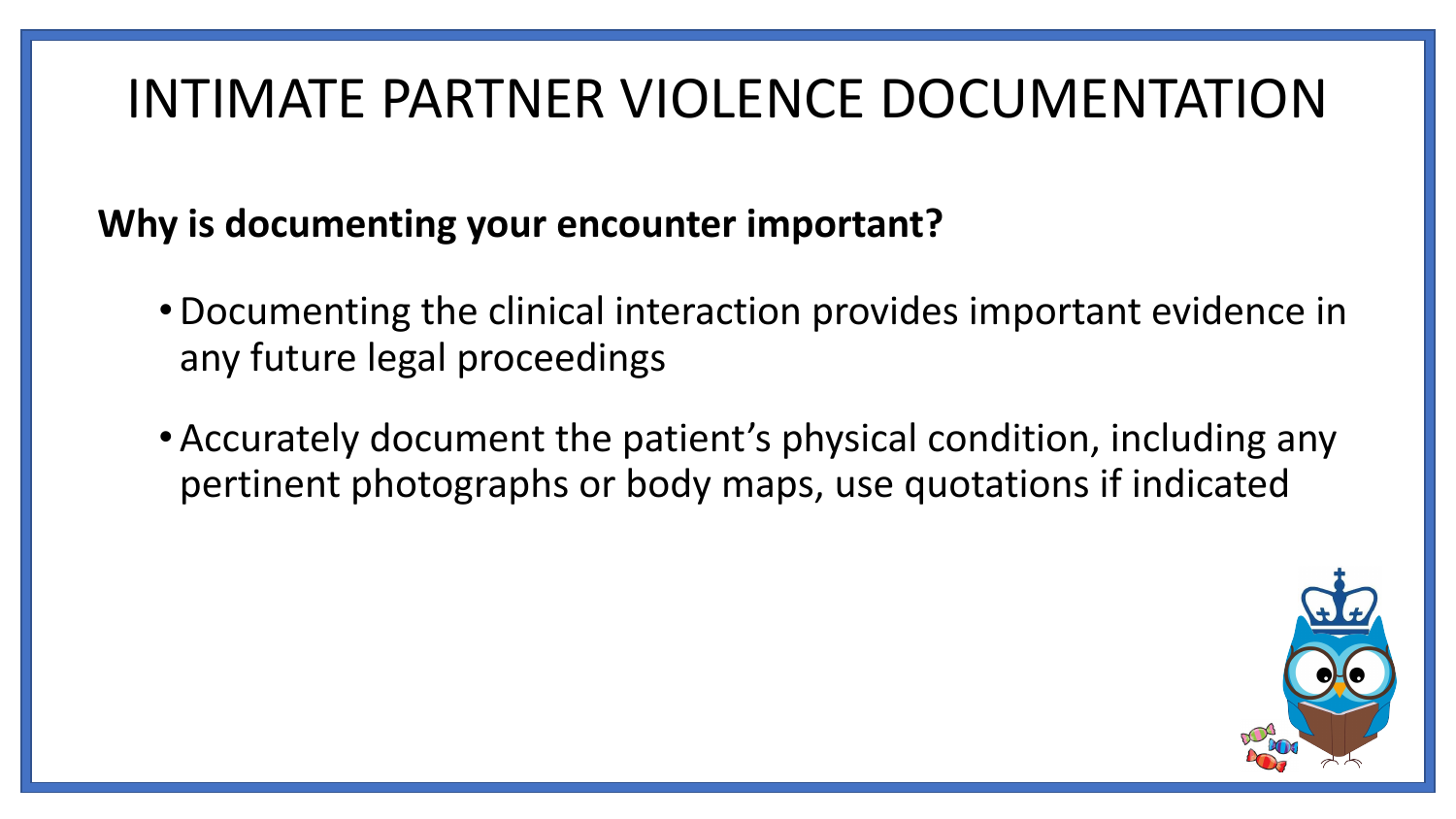# SOCIAL DETERMINANTS OF HEALTH

#### **Patients with Disabilities**

- Patients with disabilities are more reliant on their partners or caregivers for help.
- This can set up a dangerous dynamic where abusers may inflict abuse by withholding medication, preventing use of assistive equipment, and sabotaging other personal service needs such as bathing, bathroom functions, or eating.
- Many violence shelters do not accept women with disabilities or are not trained to respond adequately to the needs of patients with disabilities.

**What are some specific screening questions for patients with disabilities?**

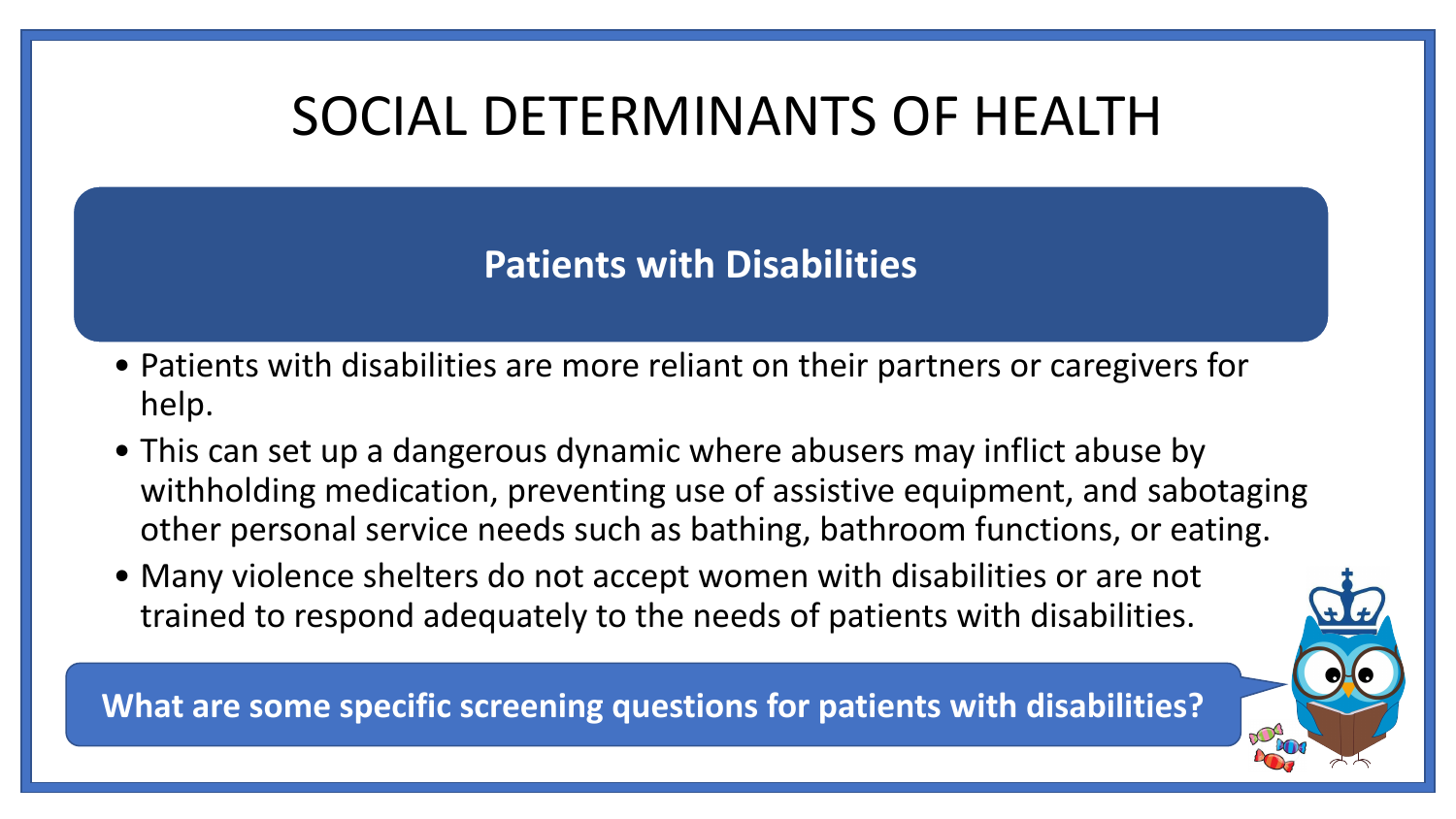### EPIC .PHRASE

#### **.BBonIPV**

#### Description: Intimate Partner Violence without Child Abuse

The patient revealed that she has experienced intimate partner violence in the form of \*\*\*. There have been \*\*\* such incidents and the descriptions are as follows: \*\*\*. There *are/are not* children in the home and they are not subject to abuse. They have not witnessed abuse. I acknowledged her trauma. She affirmed she is not in immediate danger. She also denies s/sx of depression or SI/HI. She denies having experienced previous acts of violence, estrangement from partner, threats to life, threats with a weapon, previous nonfatal strangulation, or partner having access to a gun. She *would like to/would not like to* establish a safety plan today. We reviewed her resources including our in office Social Worker and DOVE. She *would like to/would not like to* meet with our Social Worker today. She *would like to/would not like to* take the information for DOVE. Plan to follow up with patient closely to offer continued support and close assessment of her safety.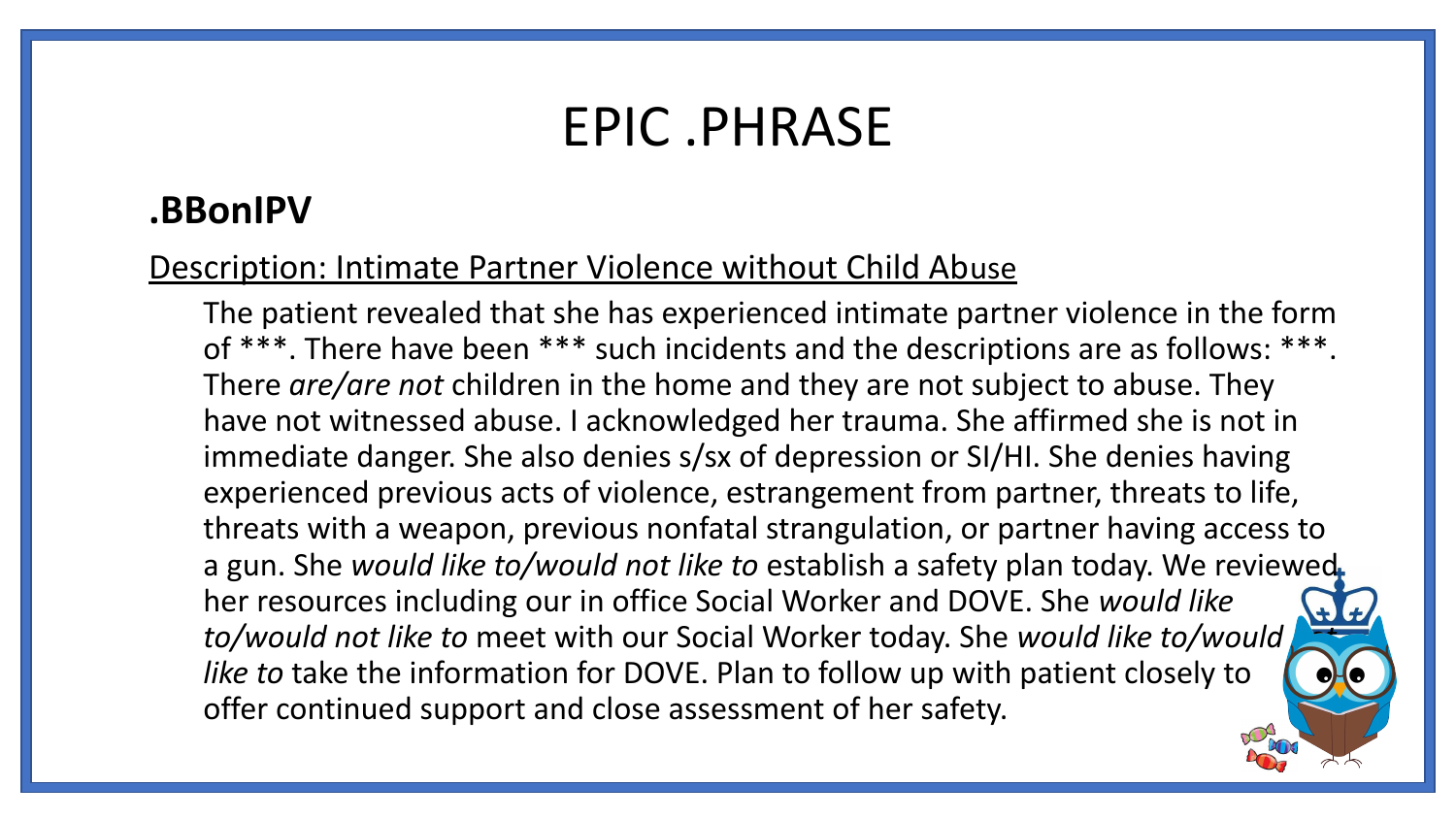### CODING AND BILLING

**• This is a very important service, but is not billable.**